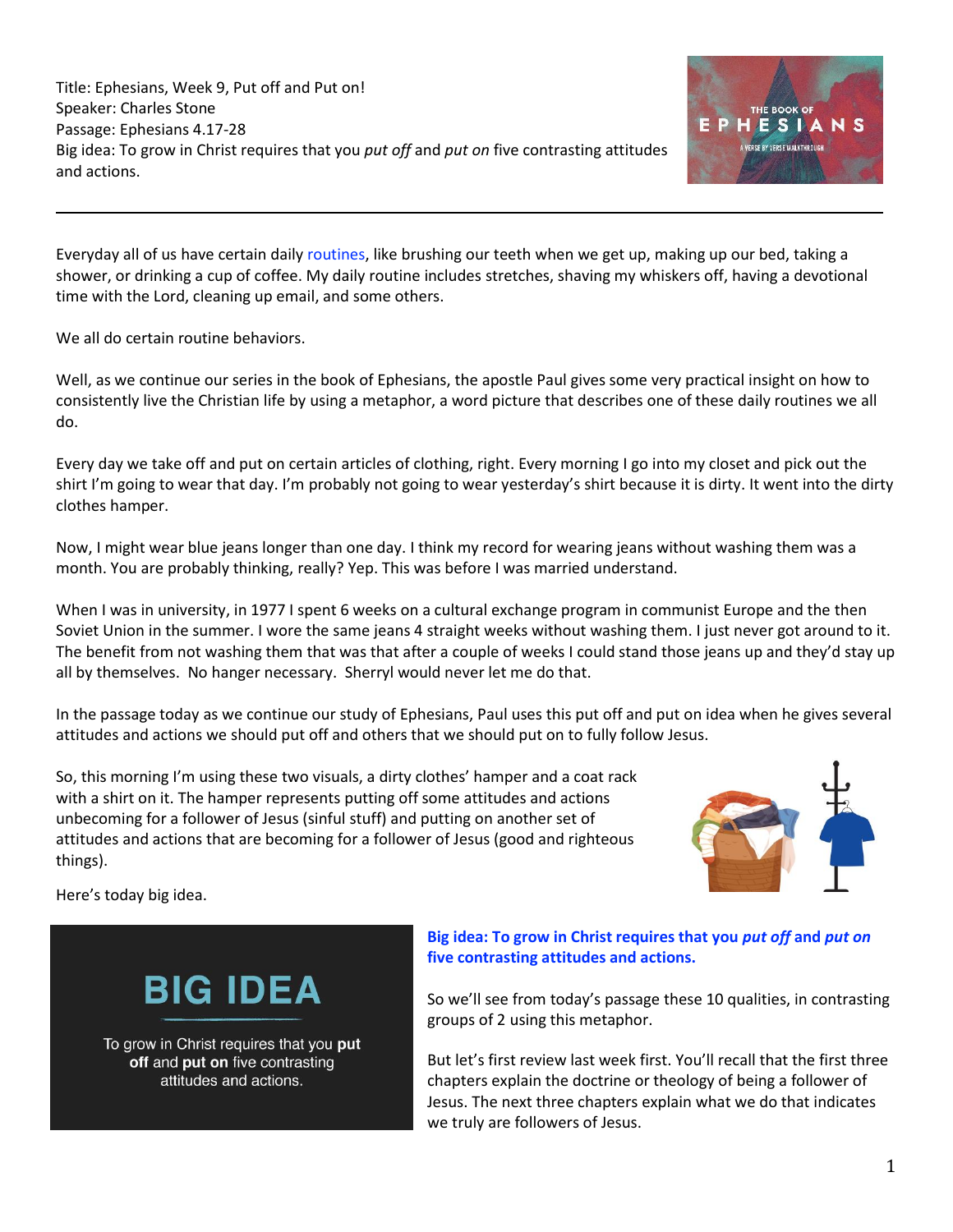### The Big idea from Eph 4.1-16: The Apostle Paul gives us 7 qualities that indicate a life well lived.

The last three chapters of Ephesians, 4-6, are the practical applications and implications of the first 3, the theological, the doctrine behind what it means to be a Christian.

And I asked you to evaluate yourself in these 7 areas using little emoji images.



So today the passage is Ephesians 4.17-32

**Ephesians 4:17** So I tell you this, and insist on it in the Lord, that you must no longer live as the Gentiles do, in the futility of their thinking. **<sup>18</sup>** They are darkened in their understanding and separated from the life of God because of the ignorance that is in them due to the hardening of their hearts. **<sup>19</sup>** Having lost all sensitivity, they have given themselves over to sensuality so as to indulge in every kind of impurity, with a continual lust for more. <sup>20</sup> You, however, did not come to know Christ that way. **<sup>21</sup>** Surely you heard of him and were taught in him in accordance with the truth that is in Jesus. **<sup>22</sup>** You were taught, with regard to your former way of life, to put off your old self, which is being corrupted by its deceitful desires; **<sup>23</sup>** to be made new in the attitude of your minds; **<sup>24</sup>** and to put on the new self, created to be like God in true righteousness and holiness. <sup>25</sup> Therefore each of you must put off falsehood and speak truthfully to his neighbor, for we are all members of one body. **<sup>26</sup>** "In your anger do not sin": Do not let the sun go down while you are still angry, **<sup>27</sup>** and do not give the devil a foothold. **<sup>28</sup>** He who has been stealing must steal no longer, but must work, doing something useful with his own hands, that he may have something to share with those in need. <sup>29</sup> Do not let any unwholesome talk come out of your mouths, but only what is helpful for building others up according to their needs, that it may benefit those who listen. **<sup>30</sup>** And do not grieve the Holy Spirit of God, with whom you were sealed for the day of redemption. **<sup>31</sup>** Get rid of all bitterness, rage and anger, brawling and slander, along with every form of malice. **<sup>32</sup>** Be kind and compassionate to one another, forgiving each other, just as in Christ God forgave you.

## **Ephesians 4:17 So I tell you this, and insist on it in the Lord, that you must no longer live as the Gentiles do, in the futility of their thinking.**

When you come to faith, you see things differently. Your thinking process gets profoundly shaped by God's Spirit who lives in you. What we think and believe is crucial for living the Christian life.

## **<sup>18</sup> … darkened … hardening of their hearts. <sup>19</sup> … lost all sensitivity, they have given themselves over to sensuality so as to indulge in every kind of impurity, with a continual lust for more.**

He's again describing, as he has before in Ephesian, the spiritual condition of a person who is not a follower of Jesus (darkened thinking, hardened heart, lost sensitivity) and by that very fact they oppose God's ways. That doesn't mean that a person who is not a Christian can't be a kind, caring, friend or neighbor or family member. But, without Christ, Paul says that our hearts are hardened to God, our spirits are dead to Him, our thinking is darkened to God's ways.

And any person, including a believer, can lose sensitivity to what is right and wrong as we become more and more spiritually calloused and increasingly can give ourselves over to conduct and character that contradict God's ways.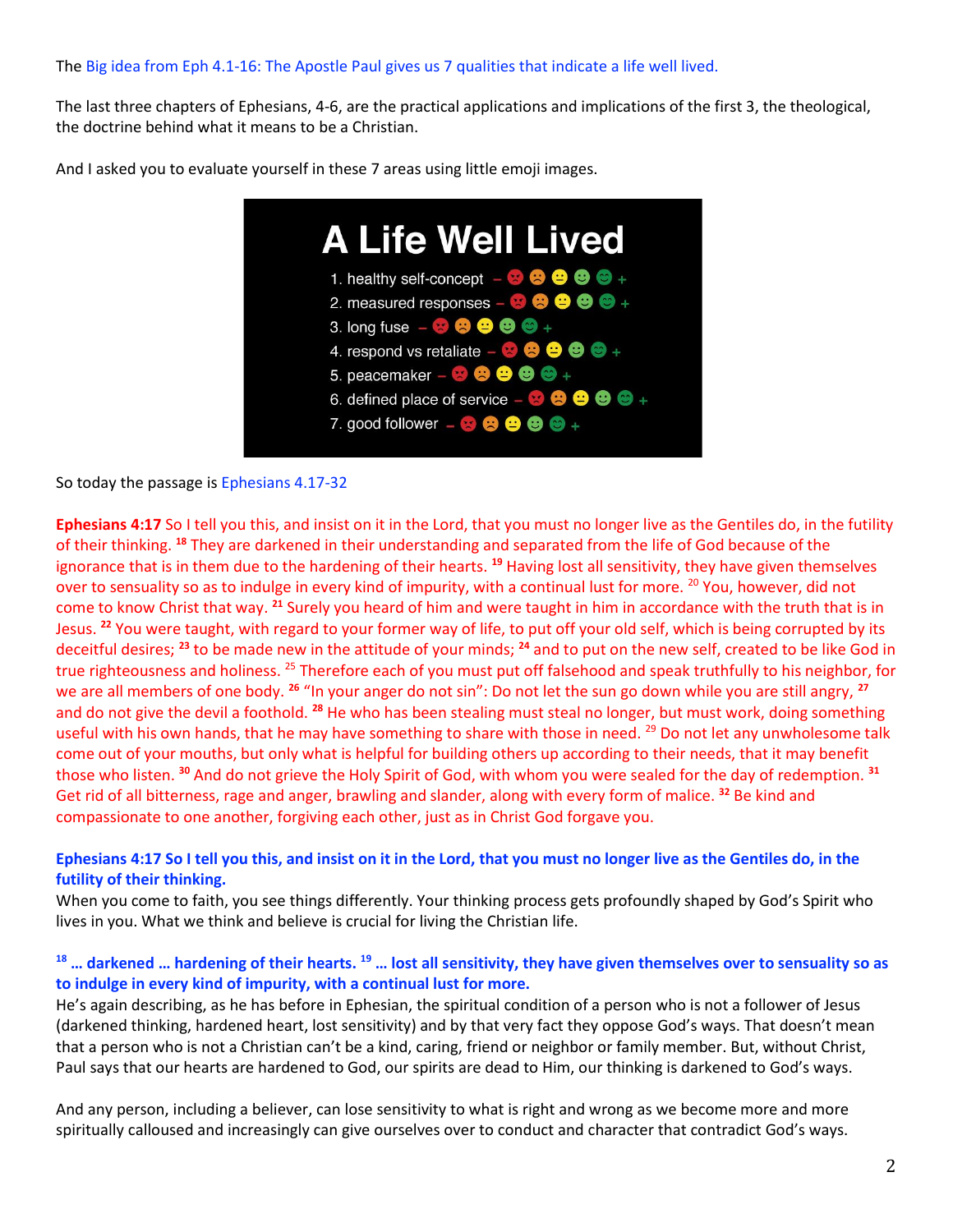We can see this clearly in our culture today. 20 or 30 years ago Canadian and American culture as a whole generally agreed on the basics of a Judeo-Christian viewpoint on marriage, sexual morals, the value of human life, those kinds of things. It is dramatically different today.

It's the proverbial **slippery slope**,

- small compromises in attitude and action lead
- lead to large compromises
- which lead to being neutral about what we used to believe was right and wrong
- which leads to openly practicing those things we considered wrong with no sense of guilt
- which leads to celebrating those beliefs and behaviors that we once knew and believed clearly contradicted God's ways.
- And to hold to biblical beliefs, not in a prideful or a dismissive way, may get you punished today. The term used for punishing someone who does not embrace the current cultural views on morality is called cancelling, removal from social media, being accused of being a bigot, and even losing your job. This is the new world we live in. But we have a big God who will sustain in such a world.

Growing in Christ is a day-by-day process of putting off old patterns of thinking and acting and putting on new ones, like putting off and putting on clothes.

# **<sup>22</sup> You were taught, with regard to your former way of life, to put off your old self, which is being corrupted by its deceitful desires; <sup>23</sup> to be made new in the attitude of your minds; <sup>24</sup> and to put on the new self, created to be like God in true righteousness and holiness.**

Every day we put off and put on and put on different kinds of clothes. For some, it's a

- business suit
- others boots, jeans and t-shirt
- others a nurse's uniform
- others a police uniform and so on.

What we put on projects a certain identity. We put on clothes that give an image/reflect an identity in the work world or when we are in other public places.

Likewise, the attitudes and actions that we clothe ourselves with portrays an identity. Paul is saying that we must put off that which is contrary to our new identity in Christ as a new person and to put on that which aligns with that new identity in Christ.

Our attitudes and actions that we clothe ourselves with reflect the identity we are living out. This process is on-going, off-on, off-on, off-on. As we do this with the Holy Spirit's power these godly and honorable attitudes and actions become more and more consistent in our lives.

Now in one sense when a person becomes a Christian, there is an instantaneous change that occurs in their heart. We've seen this earlier in Ephesians. Our hearts were dead to God and now after salvation we are alive to Christ. We become a new person from the inside out. But some of those old patterns of behavior and belief, conduct and character are still built into our brains and thinking pathways and they take time to change. This change process is called sanctification which is what the Holy Spirit does in us as he transforms us as we co-operate with him by putting off and putting on.

But this is not a passive process. This change, this renewal, this transformation requires our desire to change and our diligent co-operation with his Spirit. Paul says put off the old self (the old patters of thinking and behaving), which something we do and put on these new patterns of thinking and behaving, something we do in co-operation with His spirit.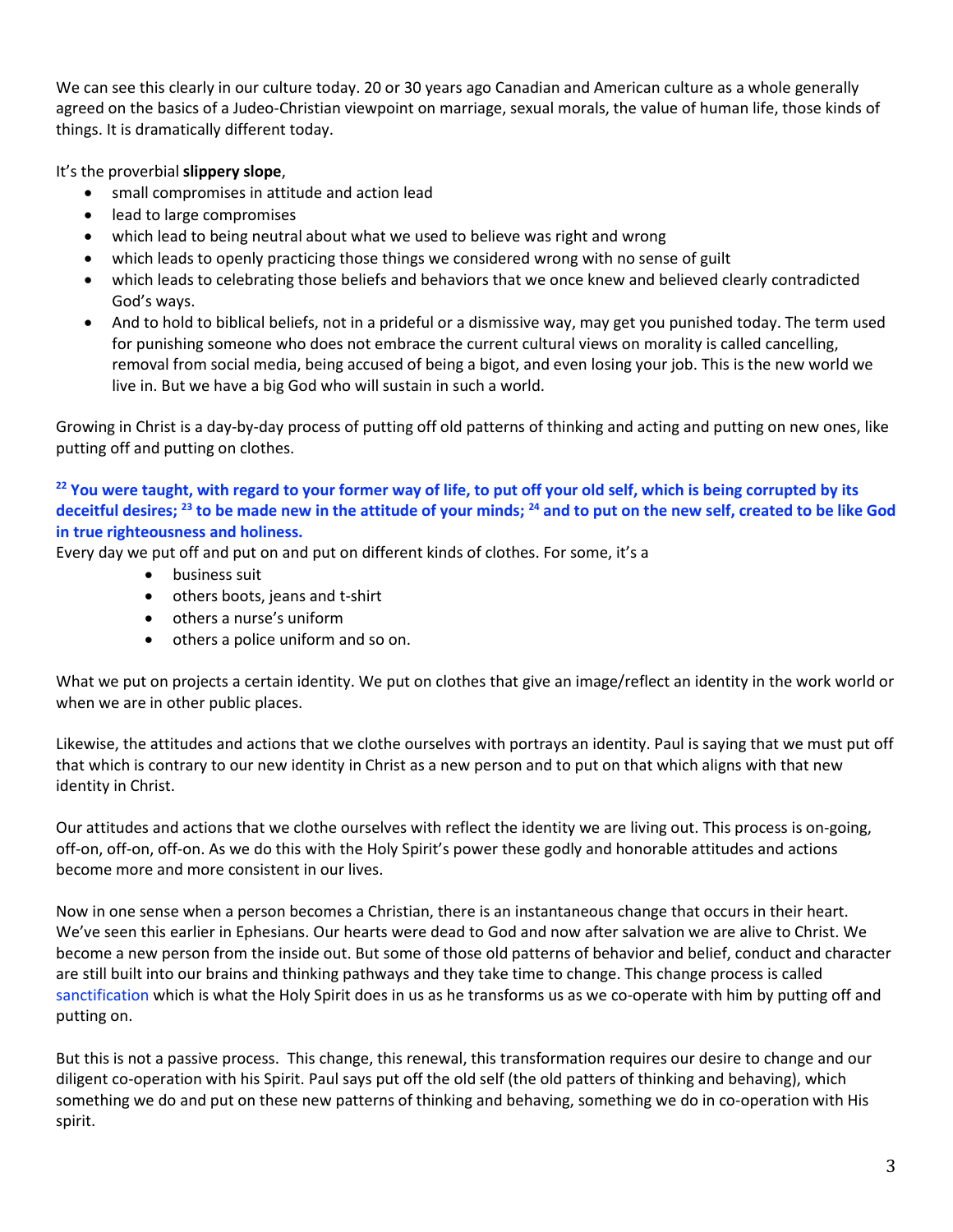The next few verses give us 5 specific areas in which we are to put off something and put on something and the motivation—the why. This is not an exhaustive list, but important enough for Paul to call our attention to them in this book.

# **25 Therefore each of you must put off falsehood and speak truthfully to his neighbor, for we are all members of one body.**

Put off lying. In the Greek culture, lying was actually encouraged. Some of the Greek sayings were: A lie is better than a hurtful truth. When telling a lie if it will be profitable, let it be told. This was the culture the Ephesians grew up under. They needed to hear this.

Researchers have found that 60 percent of people lie at least once during the span of a 10-minute conversation. Men and women lie differently. "Women were more likely to lie to make the person they were talking to feel good, while men lied most often to make themselves look better,"

What is lying? I includes

- an outright lie,
- deception,
- leaving out the truth,
- leaving an impression of something that is not true,
- and what we would call a little white lie.



So, put off lying and put on… honesty.

In other words, always tell the truth. It does not mean we tell the brutal truth with no regard for the person's feelings. We are to speak truth in love.

## Why? It builds up the body of Christ.

Paul wrote in 25 after he said to not lie and speak truth, it is because, "we are all members of one body." When we tell truth and don't lie, we build trust and depth and authenticity and in doing so we build up the body of Christ, the church.

So, put off lying and put on honesty.

# **<sup>26</sup> "In your anger do not sin": Do not let the sun go down while you are still angry, <sup>27</sup> and do not give the devil a foothold.**

Put off anger.

A qualifier here: all anger is not sin. Jesus never sinned yet He got angry several times.

- when people got ripped off in the Temple when they purchased sacrifices
- when the disciples were acting like children
- when the Pharisees rigid orthodoxy caused unnecessary suffering for the afflicted.

Justifiable righteous anger can motivate us to solutions. Mothers against drunk driving are angry when people drink, drive and kill people. People who get righteously angry have a great incentive to do something positive.

But anger can be sin and unresolved anger can lead to sin--justify revenge, bitterness, or a license to sin.

Put on resolution (of that anger).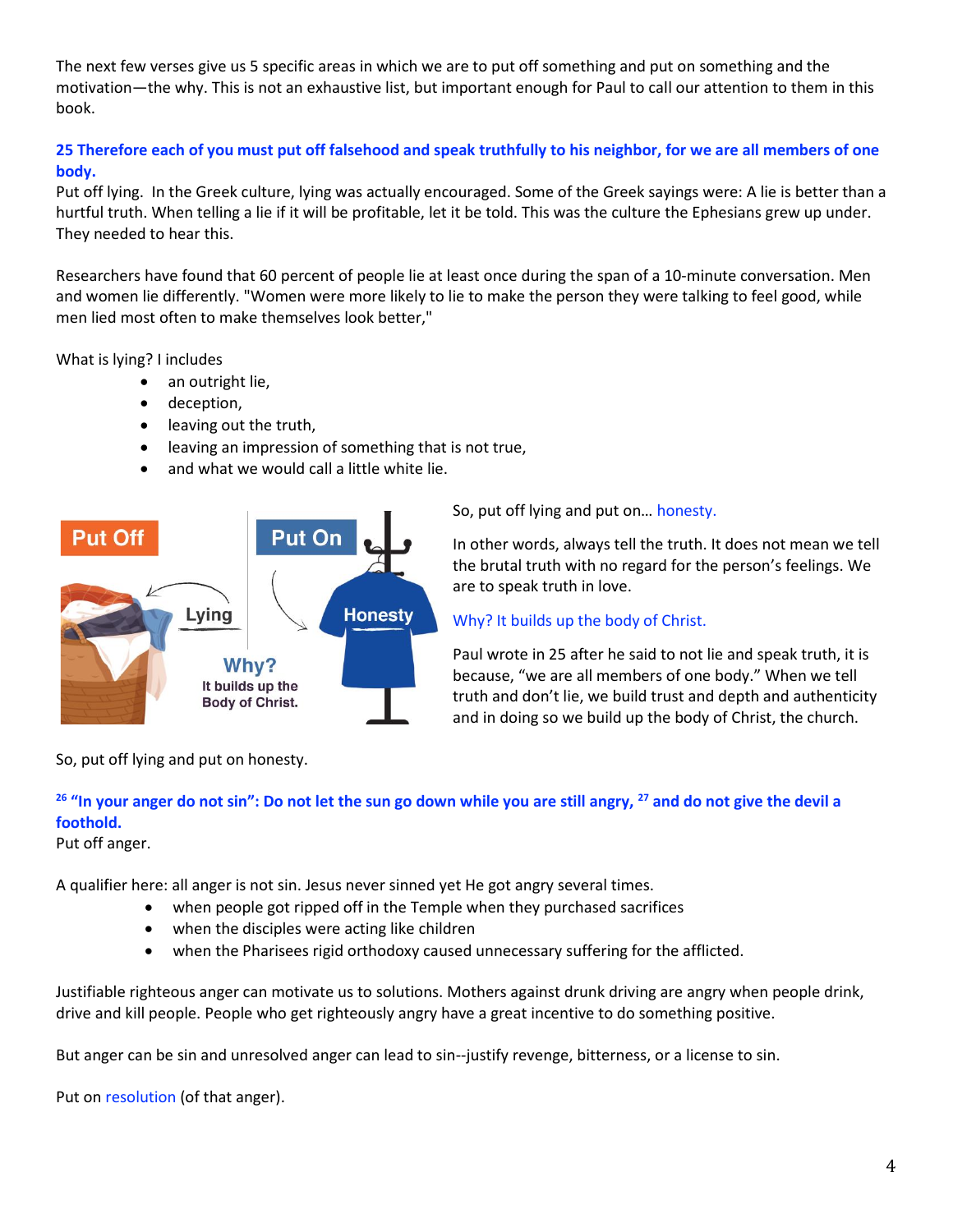When Paul wrote don't let the sun go down while you are angry, he was telling us to resolve your anger soon. Don't let it fester and simmer. Unresolved anger is like a poisonous stew to the soul.

When I was a boy scout and we went camping, we'd often make stew. We put in chunks of beef, carrots, potatoes, and onions. Every one of those had a flavor that influenced the entire stew. In a similar way, when we don't resolve our anger, it permeates our entire soul and can lead us to bitterness, a desire for revenge, passive aggressiveness, and even harm to our body as keep in this anger.

## WHY: it will stifle satan's influence

Paul wrote in this context to not *give satan a foothold.* 



Satan is not just an enemy that works in extraordinary, outwardly blatant evil ways, but he's a schemer, a deceiver, a conniver, the father of lies. He tries to put us in positions where we don't resolve our anger, anger rises to a ten, and then one more thing comes at us and we pop our tops in many ways…we fly off the handle, we say things we shouldn't say and hurt others, we drive it inward and become rageful.

Unresolved anger can become a foothold for satan because it lowers our threshold to tolerate stresses of life, making us more susceptible to popping our tops.

So put off anger and put on resolution.

# **<sup>28</sup> He who has been stealing must steal no longer, but must work, doing something useful with his own hands, that he may have something to share with those in need.** Put off theft.

This refers to all forms of stealing and dishonesty, from outright stealing as we see on the news when gangs run into a store and smash and grab as much as they can and run out as well as more subtle forms of stealing like not putting in a full day's work for a full day's pay, cheating on your taxes, or employers not paying their employees what they are due.



## Put on diligence

Apparently, some of the new believers in this early church came from a lifestyle where they didn't work and stole stuff instead. Paul is saying work for a living. Work hard and be diligent.

Why? So You can become more generous to those in need.

Paul wrote, *may have something to share with those in need.*

One of the reasons God blesses us financially in our work is so that we can have more resources not just for us, but to share with others, those in need, ministry needs, what God is up to. As God blesses you financially, there should be a commensurate increase in your generosity.

So, put off theft and put on diligence.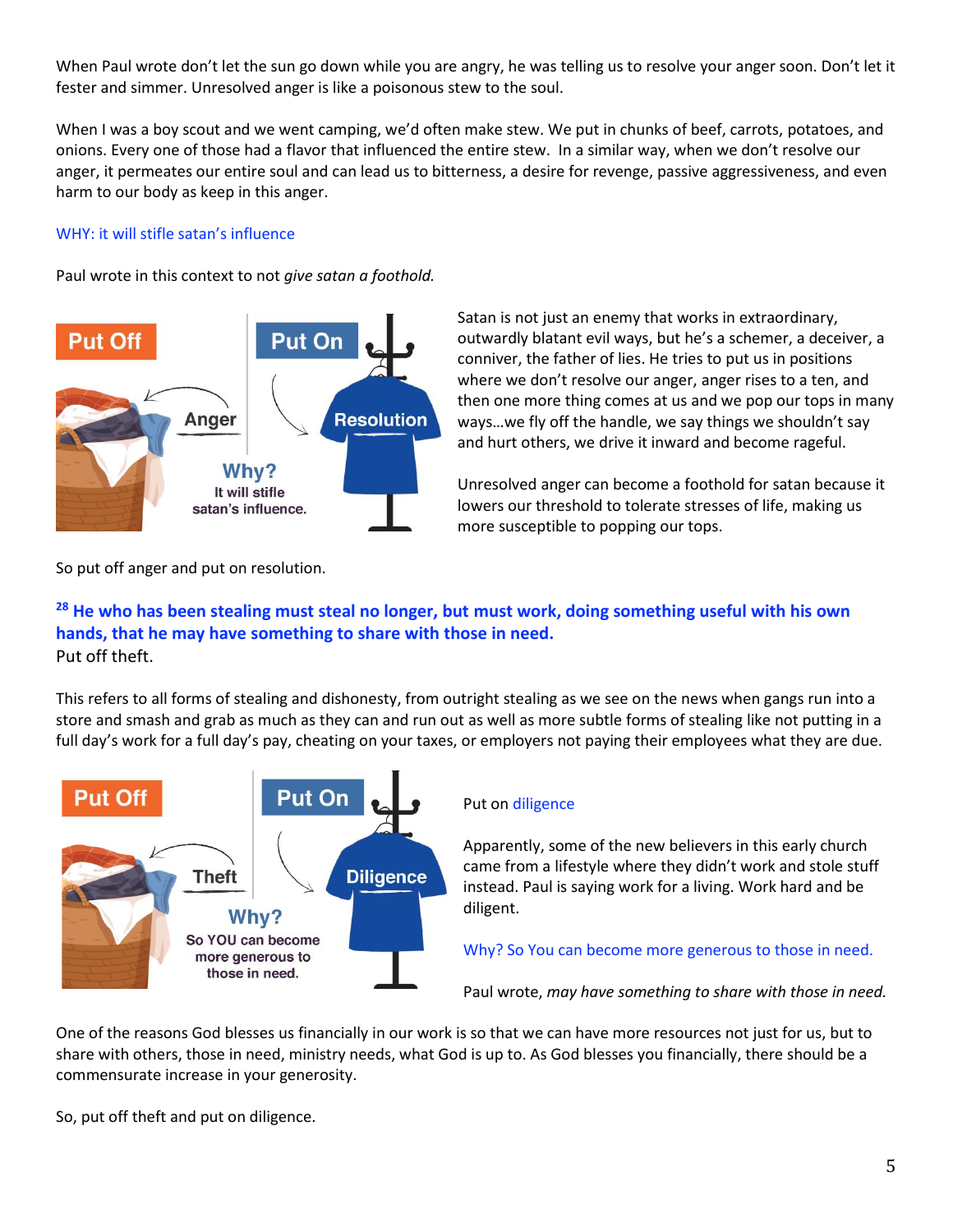## **29 Do not let any unwholesome talk come out of your mouths, but only what is helpful for building others up according to their needs, that it may benefit those who listen. 30 And do not grieve the Holy Spirit of God ….** Put off hurtful words

Unwholesome talk is a colorful word used for rotten fruit and vegetables. Have your ever smelled rotten potatoes? It's bad. Paul is saying just like the smell, sight, and taste of rotten food repulses us, so should filthy language, slander, gossip, cussing, and critical talk repulse us to the point we put it off, we don't use it. Filthy, damaging, slanderous words are incompatible with a new life in Christ.

## Put on helpful words



Paul wrote that we should use words that *benefit those who listen.*

The word benefit is the word grace. We have the power with righteous and edifying and encouraging words to help others experience a taste of God's grace. When we use our words for good, we confer on others a kind of blessing.

My wife does that so well. I have seen her encouraging spirit and words bring life to people with her words. When we do this, we confer favor, a kind of grace on them

## Why: to avoid grieving God

Paul wrote in the same context of using our words wisely that we are not to grieve the Holy Spirit. Paul ties grieving the heart of God to misusing our words. Words are powerful. When a Christian uses filthy language, curses, slanders or gossips that it hurts the heart of God. It breaks his heart. His holiness is offended, and his love wounded.

So, put off verbal filth and put on helpful words.

He next puts several ideas together in one verse.

**<sup>31</sup> Get rid of all bitterness, rage and anger, brawling and slander, along with every form of malice. 32 Be kind and compassionate to one another, forgiving each other, just as in Christ God forgave you.** Put off: Me-focus



All these words in v 31 describe reactions of someone that doesn't get their way. The first word is bitterness which is like corrosive acid to your soul. He ends this list with the word malice which describes a person who wants to injure someone else because they didn't get their way.

#### Put on: other-focus

Then in verse 32 he uses words like kindness, compassion, and forgiveness that describe a disposition that is other focused. Such people want to help others who are hurting.

Why: we will embody the character of Christ—live out this new nature